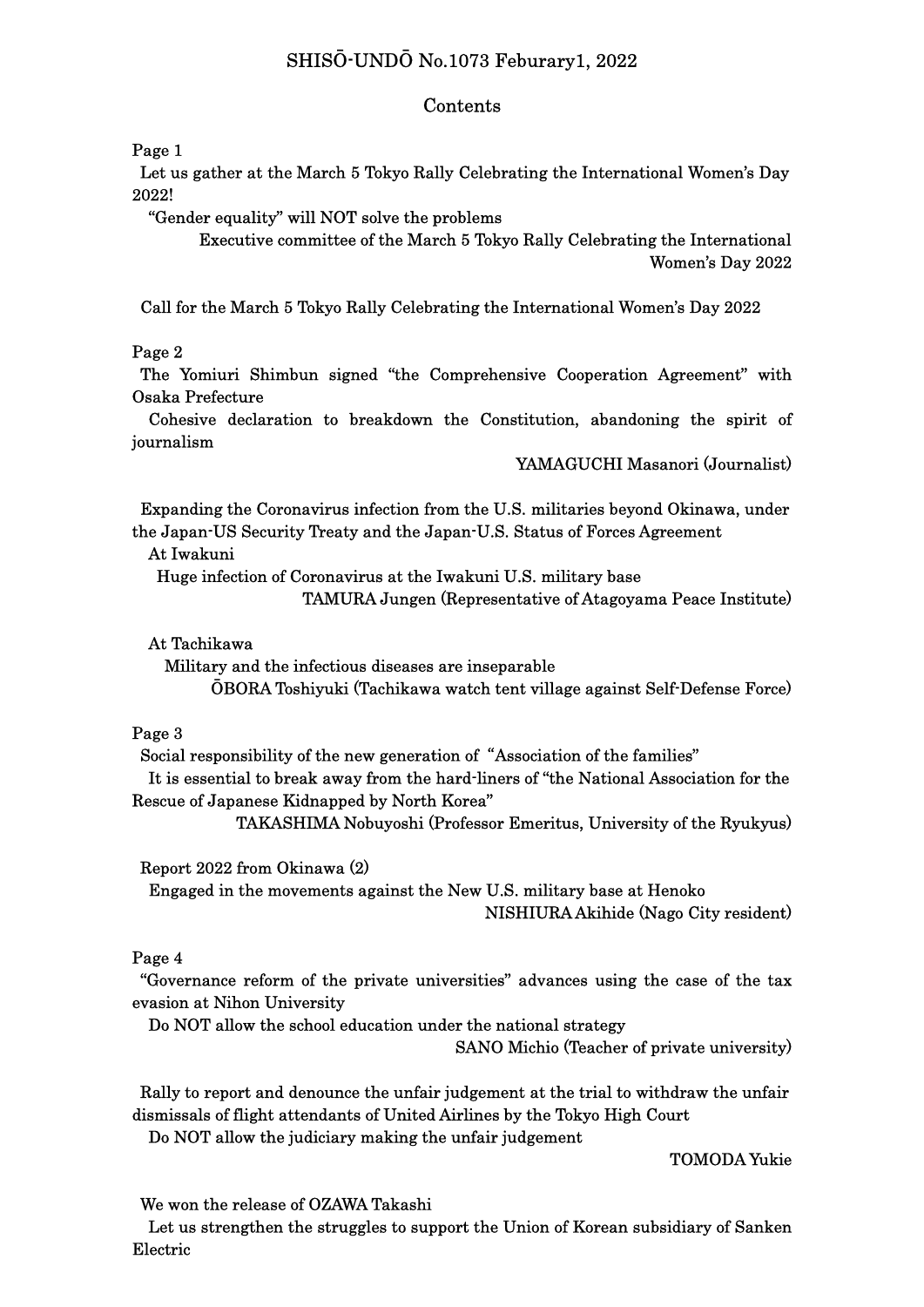Thank you very much

Thanks and report for my release

OZAWA Takashi (Deputy General Secretary, Association to support of the Union of Korean subsidiary of Sanken Electric)

Page 5

Worker's report

Approaches to strengthen and enrich the newspaper of the labor union

 Article on the visit to the Korean residents' school attracted sympathy from the members of the union

ITŌ Kaoru (Staff of the labor union of local government)

 Looking back at the trial of the exclusion of Korean high schools from the free tuition system

 Let us continue struggles to end discrimination, inequality and absurdity Ri Chang-heung (Principal, Korean Elementary and Junior High School at Hiroshima)

Headlight column

We need the nursing care system carried by the government

Page 6-7

 Analysis of the situation in Ukraine – Western imperialism and the Neo-Nazism How US state media rebrands Nazi collaborators as freedom fighters Glenn Diesen (Professor at the University of South-Eastern Norway)

Thousands of people marched to honor the WWII-era Nazi collaborator

Editorial office

Report by the Communist Party of Germany at the extraordinary Tele-Conference of the International Meeting of Communist & Workers Parties Imperialist present of Germany

Six things the media will NOT tell you about Ukraine

Ted Snider

### Page 8

Interview on the developments in Kazakhstan

 Coordinating Councils and Committees were formed by the strikers. They played a role in guiding the mobilizations

Eliseos Vagenas (Member of the CC of the Communist Party of Greece and the head of the International Relations Section of the CC of the Communist Party of Greece)

Statement of the Socialist Movement of Kazakhstan on the situation in the country There is a real popular uprising in Kazakhstan now

Page 9

On the 100th anniversary of the congress of "The Far Eastern Workers' Convention" What was the Far Eastern Workers' Convention

Important opportunity for the formation of the Japanese Communist Party

INO Shigeo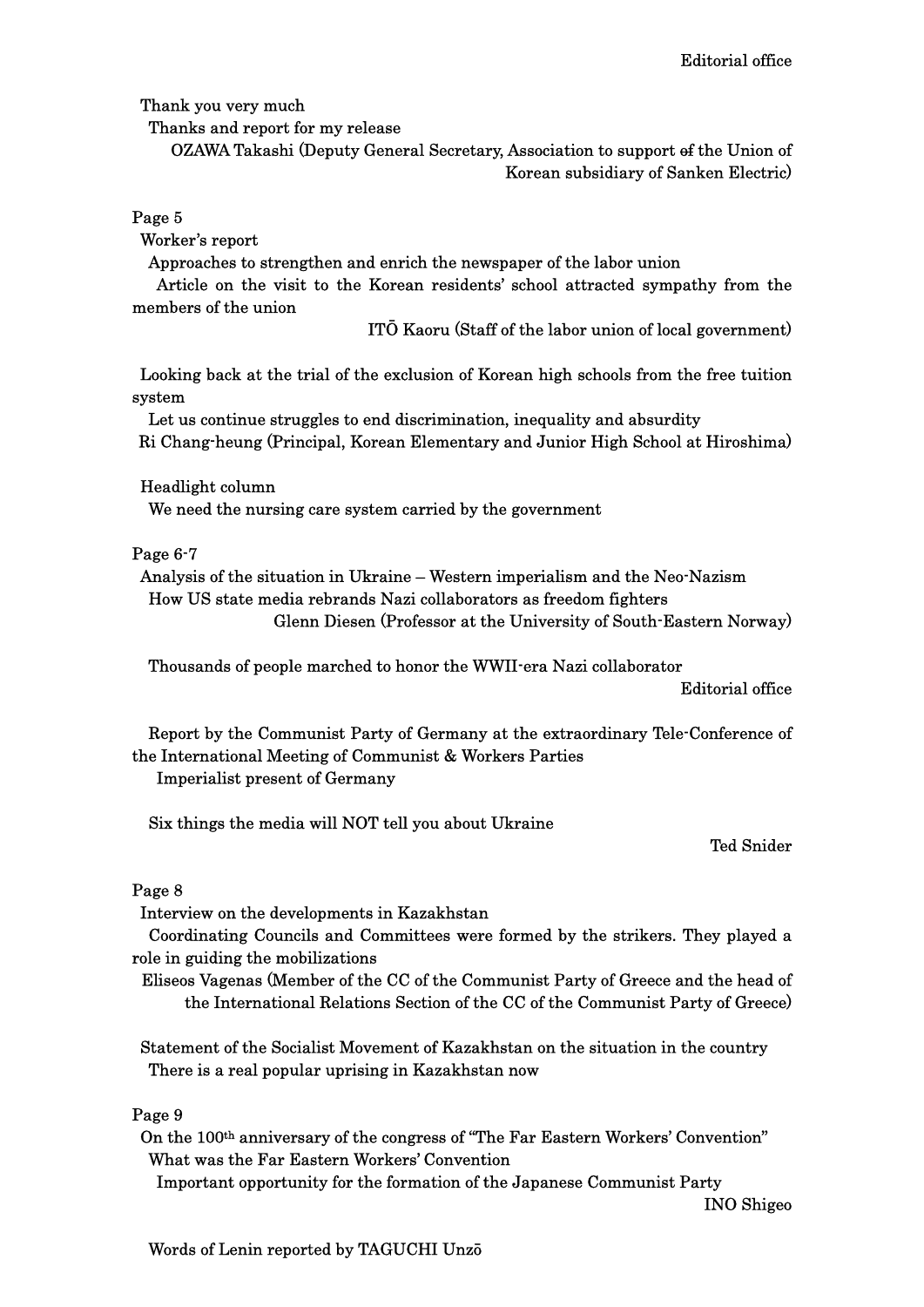Message to the proletariat of Japan

On behalf of the Comintern Greeting at the opening of the meeting by KATAYAMA Sen

From the recollections of WATANABE Haruo I reported on behalf of the Japanese Delegation

Page 10-11 Poem Reiwa has been a premonition of tragedy -- Ominous 44-line poem

AZATO Migeru

 YAMASHITA Kikuji's works continue to be refused the exhibition Report on the online lecture at the Nashinoki Peace Academy

KANAYAMA Akiko (Painter)

Stage review

"Even if someone laughs at her"

Questions on the transformation of mass media

 --The days of the Protests against Japan-US Security Treaty in 1959 and 1960, and now

ŌHASHI Shōzō

From the readers postcards Opening a photo exhibition of Henoko in Fukushima NIHEI Kazuo (Miharucho in Fukushima Prefecture resident)

 Reading the article by OKADA Takashi in the previous issue YAMABE Akio (Mitaka City in Tokyo resident)

Movement activities guide

Page 12

HOWS lecture guide from February to March

From the New Year's greeting cards of 2022

 Association of Korean Human Rights in Japan (Tokyo) / OKAZAKI Hiromi (Chairperson, New Socialist Party of Japan, Tokyo) / Korea University (Tokyo) / NIHEI Hisakatsu (Chiba) / NAKAGAWA Isao and Machiko (Hokkaidō) / ZAIMA Hidekazu (Ōsaka) / KANAYAMA Masaki (Painter) / OYOBE Katsuhito (Tokyo) / TAMAISHI Kazunari (Kōbe) / The 6th Korean Kindergarten and Elementary School (Tokyo) / Central Committee of the Communist Party of Greece / Central Committee of the Party of Communists USA / International Relation's Secretary of the Communist Party of Brazil (PCdoB)

Piercing Reproach column What does "the returning" historical cultural goods means

From the editorial office

## Supplement page 1-2

Women's International Democratic Federation dispatched the field survey team during